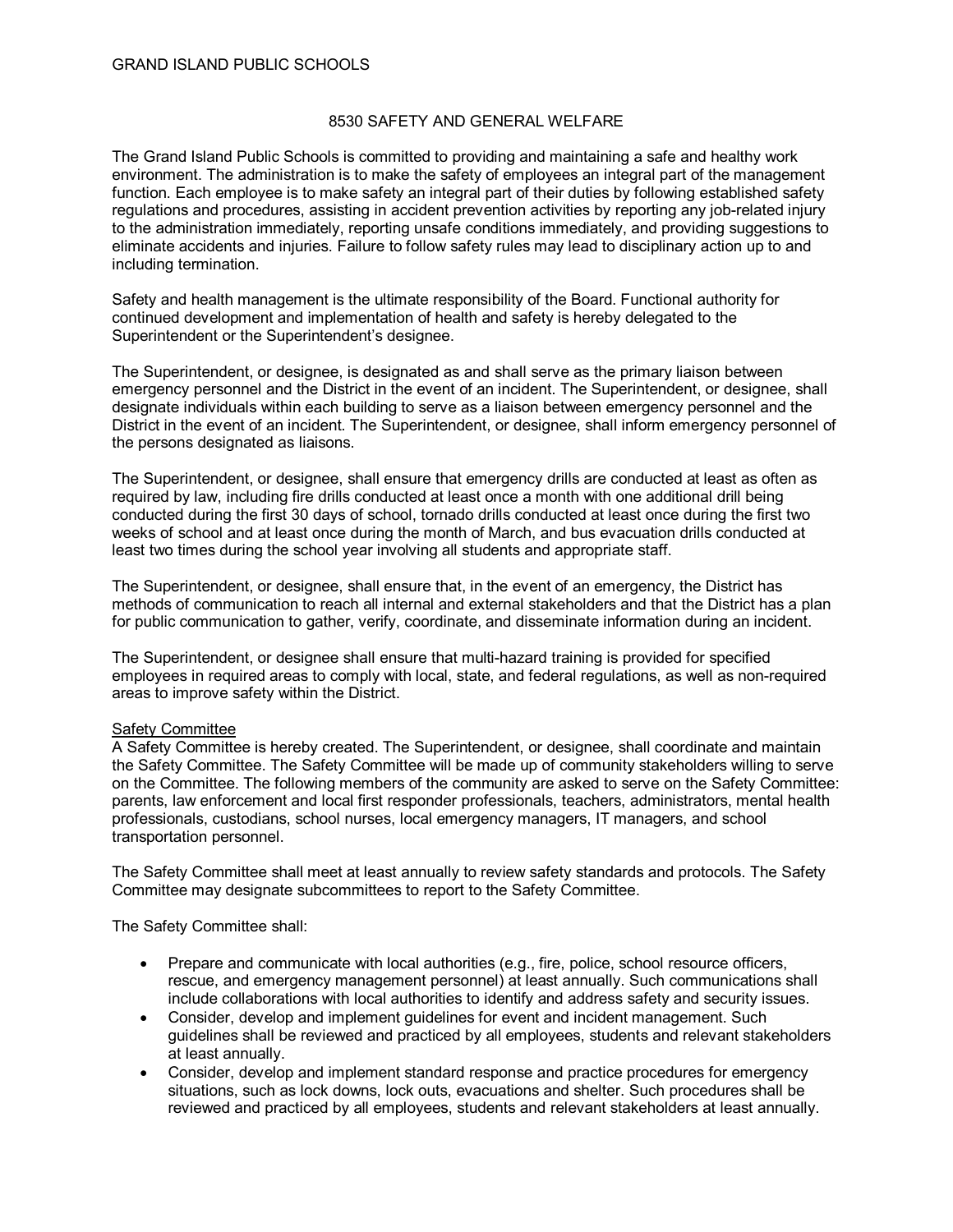Such procedures shall include a plan to identify and document crisis communication procedures with the following stakeholder groups: emergency responders, employees, students, parents/guardians, media, and others as needed. Such procedures shall also provide information to staff to empower staff to initiate protection actions, when appropriate.

- Take any reasonably necessary steps to ensure that the District is in compliance with all applicable fire and life safety codes.
- Take any reasonably necessary steps to ensure that the District has standardized and visible interior and exterior signage for emergency responders.
- Consider, develop and implement strategies and processes to assess observable, positive relationships between students and employees and students and other students.
- Consider, develop and implement strategies and processes to create a respectful, positive, and safe environment conducive to learning.
- Consider, develop and implement procedures to monitor school safety and security protocols for off-campus school sponsored events.
- Consider, develop and implement a student assistance process where problem solving can occur and intervention strategies are recommended and implemented.
- Consider, develop and implement a plan for behavioral threat assessments and conducting threat assessment protocols using trained staff.
- Consider, develop and implement safety and security procedures to monitor before and afterschool activities, including other facility users.
- Identify mental health resources and use such resources when appropriate.
- Ensure that procedures are in place that require all District employees to participate annually in at least one hour of suicide prevention training.
- Ensure that all school buildings have designated multiple evacuation assembly locations for each building, and that staff and students within each building are aware of said locations.
- Review the District's bullying policy and student dating violence policy at least annually and recommend to the Board any proposed changes to the District's bullying policy and/or student dating violence policy.
- Consider, develop and implement a protocol for an annual inventory of all chemicals (e.g., classrooms, custodial, buildings, and grounds), proper storage, and disposal of unused or outdated chemicals.
- Ensure that the District maintains immunization records for all students and uses the data for health and safety of students, when appropriate.
- Conduct a District-wide safety and security self-assessment for each building.
- Conduct a safety audit on an annual basis.
- Review at least annually the District's policies and protocols on active supervision throughout school buildings and campus, and recommend any changes in policies or protocols to the Board.
- Review at least annually the District's policies and protocols on security and visitors (including visitors in specialized areas, such as prekindergarten areas, playgrounds, science labs, and so forth) in school buildings, and compare the District's policies and protocols with guidance issued by the Readiness and Emergency Management for Schools Technical Assistance Center (REMS-TA), and recommend any changes in policies or protocols to the Board.
- Conduct a performance review of emergency drills and suggest any changes, when appropriate.
- For any safety and security procedures or protocols, review said procedures and protocols to ensure that such procedures and protocols accommodate individuals with special needs.
- Consider, develop and implement procedures supporting academic, physical, operational and psychological/emotional aspects of an incident, after an incident occurs. Such procedures shall ensure that students and employees are supported and given an opportunity to address psychological and emotional health needs after an incident. Such procedures shall also ensure that resource requests and management of the incident be conducted in a way that supports the psychological and emotional needs of students and staff after an incident. The Committee shall explore mutual aid agreements to address the academic, physical, operational, psychological, and emotional recovery areas, and make any recommendations to the Board.
- Adopt and maintain an effective written Injury Prevention Program for the District.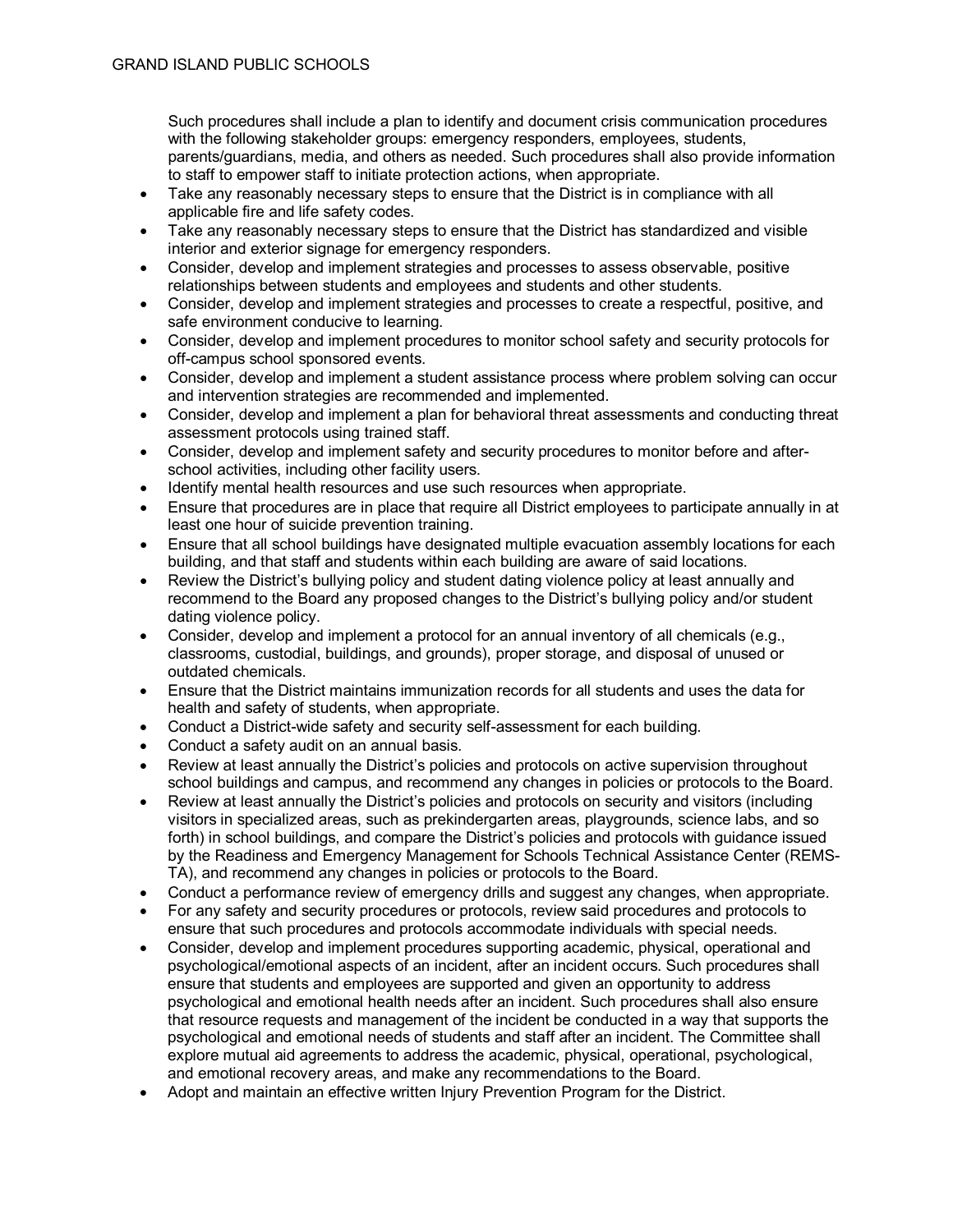The Safety Committee shall maintain documentation of its compliance with this policy.

Legal Reference: Nebraska Department of Education Title 92 Nebraska Administrative Code, Chapter 10, Rule 10 Accreditation of Schools, 011.01b, c, d, e, f, g (Seclusion and Restraints, Bullying, Dating Violence); 79-2,137 (Bullying); 79-2,138 to 79- 2,142 (Dating Violence); 79-2,146 (Suicide Awareness, 2015-2016); Criminal Code Sec. 28-318 (Sexual Harassment); Nebraska Department of Education Title 92 Nebraska Administrative Code, Chapter 11, Rule 11 Accreditation of Schools, 004.11g (Pre-K CPR and First Aid) Neb. Rev. Stat. §§ 48-443 to 48-445

8530.1 Safety and Security Precautions in Schools

Policy Adopted - November 3, 1980 Policy Revised: 2-2-98 Policy Revised: 11.08.2012 Policy Revised: 05.11.2017 Policy Revised: 06.14.2018 Policy Revised: 10.08.2020

The Grand Island Public Schools does not discriminate on the basis of sex in any educational program or activity that it operates. The District is required by Title IX (20 U.S.C. § 1681) and 34 CFR Part 106 not to discriminate in such a manner. This requirement not to discriminate also applies to admission and employment. Any inquiries about the application of Title IX may be referred to the District Title IX Coordinator, to the Assistant Secretary of the Office of Civil Rights, or both. The GIPS Board of Education designates the following individuals to serve as GIPS Title IX Coordinators for students and staff and serve as Compliance Coordinator:

Title: Dr. Robin R. Dexter, Associate Superintendent Coordinator for Student Complaints and Compliance Coordinator Office address: Kneale Administration Building, 123 S. Webb Road, Grand Island, NE 68802 Email: rdexter@gips.org Phone number: 308-385-5900

Title: Ms. Kristen Irey, Chief of Human Capital Management Coordinator for Staff Complaints Office address: Kneale Administration Building, 123 S. Webb Road, Grand Island, NE 68802 Email: kirey@gips.org Phone number: 308-385-5900

For information regarding the Grand Island Public Schools procedure for complaints of sexual harassment including the complaint process, how to file a report or a complaint of sexual harassment, how to file a formal complaint of sexual harassment, and how the District will respond to such complaints see Board Policy, 6205 Staff and 8505 Student, located on the GIPS web site.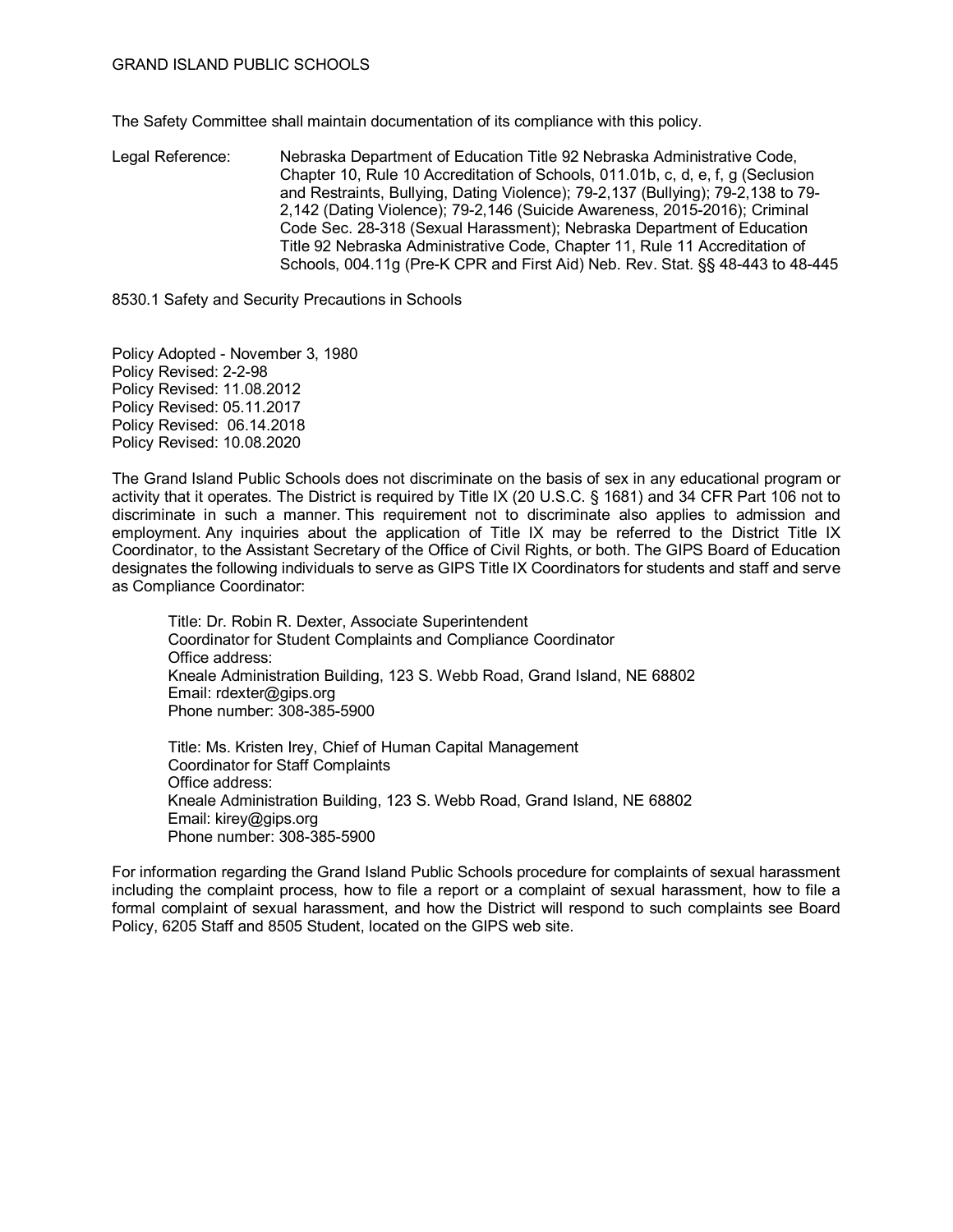#### **8530.1 Safety and Security Precautions in Schools** Revised 10.08.2020

# **1. Classroom Doors:**

The classroom door shall remained locked and closed throughout the school day. All teachers, subs and para-educators shall have a school I.D. badge with a classroom key. A locked door is a proven deterrent to an intruder.

Classroom doors and doors of any room where staff work with students must have a window. The purpose of the window is for the safety and protection of students and staff. If your room does not have a window, notify your principal so one will be installed. Classroom door windows shall not be covered during classroom instruction.

Doors with self-closures are generally fire doors and are designed to be closed to prevent the spreading of a fire.

## **2. Exterior doors:**

Exterior doors shall be locked during the school day. When an exterior door is locked, do not prop the door open with any object.

## **3. Classroom Artwork and Teaching Material:**

Wall displays of child art and/or teaching aids attached to the wall surface cannot cover more than **20 percent** of usable space of that wall surface. The display must be flat on the wall using **Mavalus** tape and must not be three-dimensional.

## **4. Hanging Teaching Aids, Child Prepared Artwork, etc. from the Ceiling:**

State Law prohibits the hanging anything from a ceiling light fixture, fire alarm sensors, fire strobe lamps, sprinkler heads or overhead pipes. Teaching Aids and child prepared art work may be hung from the ceiling, but they will be included in the **20 percent** of usable space of the ceiling, cannot hang any closer than **7 feet** to the floor and **24 inches** below the ceiling.

#### **5. Area "Play Tents" and Canopies in Classrooms:**

Play tents, canopies and tarps would likely block the fire sprinkler system in the event of a fire and are not allowed in the classroom.

#### **6. Personal Items, Fire Hazards and other Hazards:**

Personalized furniture must have approval from the building administrator.

Candles, the burning of incense or other types of flames is a fire hazard and may not be in the classroom. Plug-in scented oil warmers, candle warmers and wax melting devices create heat and create a burn risk, and are prohibited from being in the school building.

The use of essential oils or essential oil diffusers will not be permitted in district facilities by students, staff or visitors. Essential oils and/or diffusers may cause student and staff health problems.

Any alterations of devices, whether they be light switches, outlets, light fixtures, or electrical panels are to pass National Electric Code standard and the Life Safety Standard of the National Fire Code. The placing of a shield over a manufactured installed light fixture is an unapproved alteration under those codes and prohibited in the school building.

Cleaning supplies are provided to you through the school district and custodial staff is trained to use approved cleaning supplies. Please refrain from bringing cleaning chemicals from your home.

## **7. School Identification badges:**

School identification badges are to be worn at all times when you are on duty. Wear the school identification badge on your upper body so the identification is visible.

## **8. School owned and personally owned electronic equipment:**

The school district will provide you a safe extension cord with a surge protector. An extra extension cord added to the surge protector can cause the wire to overheat and defeats the purpose of the surge protector. Make sure the district issued extension cord is not a trip hazard. The school district will provide you with cord covers. Please do not use any extension cords from home.